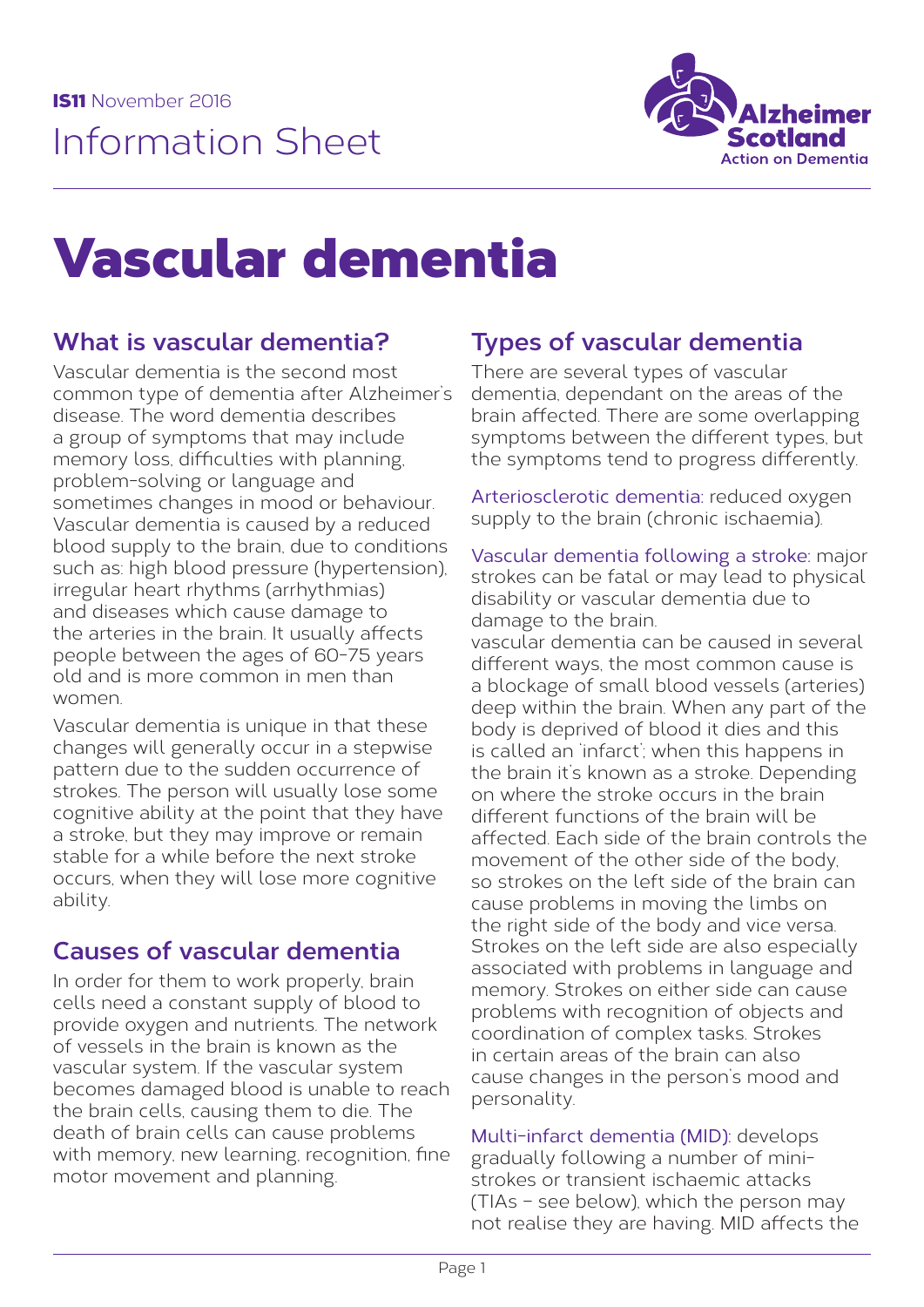cerebral cortex, which is the outer part of the brain.

#### Subcortical vascular dementia

(Binswanger's disease): involves vascular damage to the nerve cell fibres of the inner parts of the brain (deep white matter) by affecting the sheath which insulates nerve fibres in the brain (demyelination).

There is also a vascular dementia which involves both cortical and subcortical damage to the brain.

There are rarer causes of vascular dementia which may affect some people with autoimmune inflammatory diseases that affect the arteries such as systemic lupus erythematosus (SLE or lupus) and temporal arteritis.

### Transient ischaemic attacks (TIAs)

Transient ischaemic attacks (TIAs) are temporary interruptions of blood flow to the brain, (a stroke is a permanent cut off of blood to part of the brain). TIA warning signs include:

- numbness, weakness, or paralysis of the face, arm or leg, especially on one side of the body
- sudden blurred, decreased or complete loss of vision in one or both eyes
- difficulty speaking or understanding simple statements
- loss of balance, dizziness or loss of co-ordination especially when combined with another warning sign
- sudden severe headache in one part of the head

These warning signs can last for a few hours but never last longer than 24 hours. They should not be ignored, as diagnosis and treatment may well prevent a serious stroke. Contact a doctor immediately if these symptoms occur.

#### **Strokes**

Strokes occur when brain cells are deprived of their blood supply and then die. They can be caused by damage to the brain or neck arteries. The damage may be a blockage or bleeding into the brain caused by:

- Thrombosis: A gradual narrowing and eventual blockage of an artery, usually because of a build-up of cholesterol and fatty deposits. Approximately 60% of strokes are caused by thrombosis.
- Embolism: A blockage of a brain or neck artery by a clot, either a blood clot elsewhere in the body (often the heart) which travels to the brain, or a piece of fatty deposit broken away from the lining of the arteries. Approximately 20% of strokes are caused by embolism.
- Haemorrhage: A burst in a brain artery causing bleeding in the brain. Approximately 20% of all strokes are caused by haemorrhage.

# **Symptoms and diagnosis**

Serious forgetfulness, mood swings and other behavioural changes are not a normal part of ageing. They could be caused by poor diet, a malfunctioning thyroid, a lack of sleep or too many medicines. Feelings of loneliness and boredom or depression can also cause forgetfulness. These conditions can often be helped and medical advice should be sought. Sometimes, however, mental changes are caused by diseases that permanently damage the brain cells.

#### Diagnosis and tests

Anyone who is worried about dementia and has a history of strokes should contact their GP. Being diagnosed with vascular dementia early has the benefit of not only giving the person a reason for their symptoms but could also give them access to treatments. There is some evidence that treatment and lifestyle changes may slow down the progression of the underlying disease.

There is no single test for vascular dementia. The GP must first rule out other conditions, like depression, vitamin and thyroid deficiency and side-effects of medication, which can present with similar symptoms.

The GP will go on to do a thorough evaluation of past medical history, including family medical history, ask about their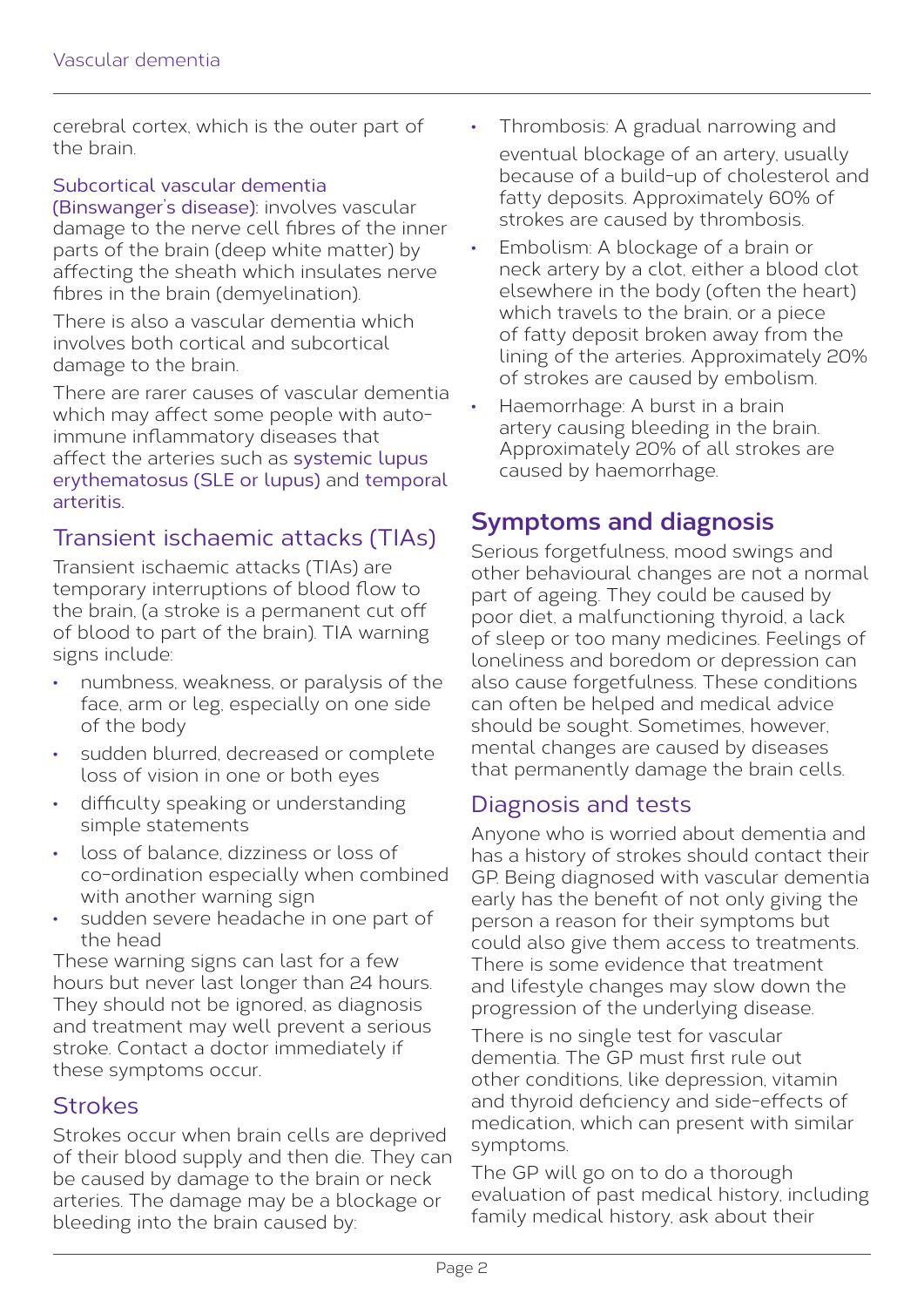current symptoms; a physical examination and an assessment of the person's mental abilities. This can give them an idea of any changes in the person and how they are coping with their day-to-day activities. It can be helpful for a friend or family member to go to this appointment, as they may have noticed changes that the person themselves has not noticed.

Some GPs will make a diagnosis of vascular dementia following these investigations; however, they may choose to send the person to a specialist, either a psychiatrist or a geriatrician. The specialists are able to perform further in-depth tests that may lead to a diagnosis of vascular dementia or identify the underlying cause.

### Control and treatment

There is no cure for vascular dementia and the damage caused cannot be reversed, however, people who have vascular dementia can live well with the condition using various support methods.

Strokes can be caused by high blood pressure, high cholesterol and heart disease. Medication can be used to control these conditions, which will reduce the risk of further strokes.

Giving up smoking, reducing alcohol intake, having a healthy diet and regular exercise can also lessen the risk of strokes. Speak to your GP who will be able to help with advice and information.

# **Support**

Supporting someone with vascular dementia can be difficult. In order for them to live well with vascular dementia they may need treatment for symptoms, rehabilitation after a stroke and support during daily activities.

For information on helping someone live well with dementia see the information sheet 'Healthy living with dementia'.

## **Caring for someone with vascular dementia**

#### Information and support

If you need help with a particular problem,

specific information, or access to a service, it is essential that you ask for it. Speak to your GP, social worker or Alzheimer Scotland for information and advice.

The Dementia Helpline, Freephone 0808 808 3000, is open 24 hours a day for information and emotional support. Information is also available on the website at www.alzscot.org

Contact a local carers group to find out more about other people who are caring or has cared for someone with vascular dementia. They will often be a vital source of information and support.

Looking after someone with vascular dementia can be lonely, difficult and exhausting. There are ways you can find help and support.

## Look after yourself

Being aware that changes will occur and having support systems in place will help you cope with caring for a person with vascular dementia.

Make sure you have some time to yourself. This might mean having a member of your family, a friend or another carer look after the person with dementia while you take time to do the things you would like to do. Perhaps if the person goes to a day care centre you can use the time to catch up on errands or enjoy an activity you would otherwise be unable to do. Respite breaks could give you a few days or even a couple of weeks to go on holiday yourself or catch up things you might not have time to do. Having a break from caring is very important as it will enable you to care effectively without becoming exhausted or ill.

For difficult situations and times when you do not know how to cope, for instance with continence problems or dealing with delusions, seek help from your social worker, your GP, a consultant, a health visitor,